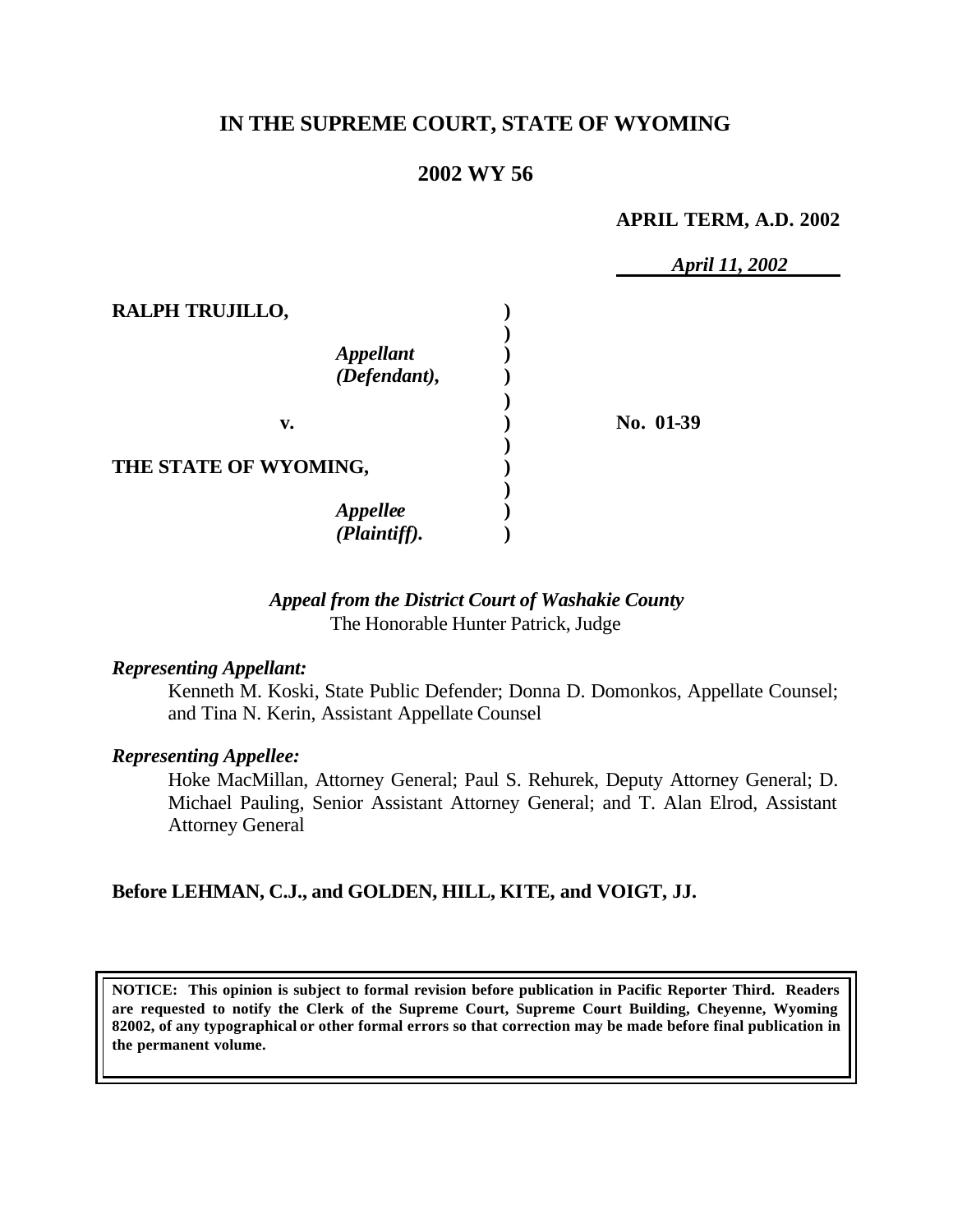## KITE, Justice.

[¶1] Upon revoking Ralph Trujillo's probation, the trial court reinstated his original sentence of not less than five years nor more than seven years with credit for pretrial confinement. Despite admitting ten probation violations, Mr. Trujillo contends the trial court abused its discretion by not considering community alternatives placement instead of incarceration. We affirm the trial court's Order for Revocation of Probation but remand for correction of typographical errors in that order.

## **ISSUES**

[¶2] Mr. Trujillo presents the following issue: "Did the trial court abuse its discretion in not considering a community alternatives placement for Appellant, as opposed to incarceration, in the probation revocation proceeding?" The State of Wyoming rephrases the issue as: "Did the district court properly sentence Appellant?"

## **FACTS**

[¶3] In March of 1998, a jury convicted Mr. Trujillo on one count of possessing a controlled substance with the intent to deliver (psilocybin mushrooms) and one count of unlawfully possessing a controlled substance (marijuana). Wyo. Stat. Ann. § 35-7-  $1031(a)(ii)$  & (c)(i)(A) (Michie 1997). The trial court sentenced him to one year in the county jail on the first count with that sentence to be served concurrently with a five- to seven-year sentence on the second count and gave him a credit of 286 days on each sentence for previously served pretrial confinement. Mr. Trujillo commenced serving his sentence in the Wyoming State Penitentiary. He appealed his conviction asserting numerous errors including the trial court denied him the right to counsel at sentencing. This court remanded for resentencing because the trial court did not advise Mr. Trujillo that, if he continued to engage in obstructive behavior during the court proceedings, he would be forced to proceed without counsel. When the trial court resentenced Mr. Trujillo in June of 2000 after he had served approximately two years, it reimposed and suspended the original sentences and placed him on five years' probation in the Intensive Supervision Program (ISP). *See Trujillo v. State*, 2 P.3d 567 (Wyo. 2000). Thereafter, on July 28, 2000, Mr. Trujillo signed two documents–an ISP Schedule/Curfew Restrictions & Allowances and an Intensive Supervision Program Agreement in which he acknowledged all the terms and conditions of his ISP probation placement.

[¶4] On September 11, 2000, the state filed a Petition for Revocation of Probation, Contempt of Court and Bench Warrant and an affidavit in support thereof signed by Mr. Trujillo's probation officer.The affidavit set out four alleged probation violations. On October 3, 2000, the court entered an Order to Show Cause and released Mr. Trujillo on his own recognizance pending the hearing. On December 20, 2000, the state filed an Amended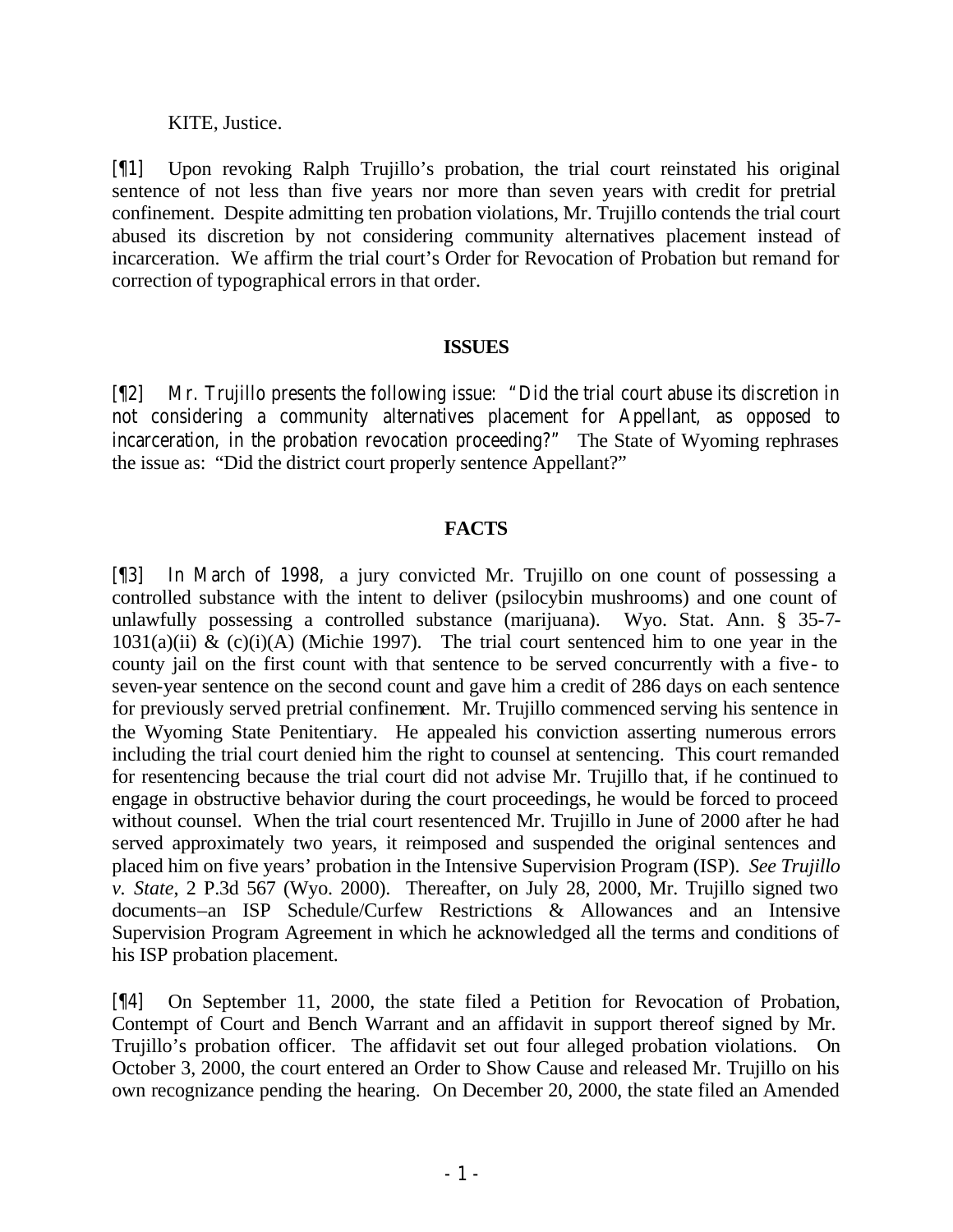Petition for Revocation of Probation and Request for Bench Warrant listing eight additional alleged probation violations. The trial court held the probation revocation hearing on December 21, 2000. Mr. Trujillo appeared with counsel and admitted ten of the twelve alleged violations after the judge fully advised him of his rights and the possible consequences of probation revocation. The two allegations he denied were then dismissed on the state's motion.

[¶5] The defense counsel argued strenuously for community alternatives placement as opposed to reinstatement of the original sentence. The thrust of the argument was that Mr. Trujillo's problems were related to his long history of substance abuse and, despite the many probation violations, he did very well while in prison awaiting appeal on the underlying charge, did not use controlled substances while on probation, and successfully completed a prior community alternatives placement. Further, Mr. Trujillo testified and counsel argued he could not tolerate the social isolation associated with the ISP which led to his violations and he would be much more likely to do well in community alternatives placement where he would still be able to work and pay child support. The state asserted Mr. Trujillo's unsuccessful ISP performance did not support a community alternatives placement. At the conclusion of the hearing, the trial court revoked the probation and reinstated the original five- to seven-year sentence with credit of 286 days for previously served pretrial confinement. Mr. Trujillo appealed.

## **STANDARD OF REVIEW**

 $[$ [ $\lceil$ 

The imposition as well as the revocation of probation lies within the sound discretion of the district court, and we will not reverse the actions of the district court unless that discretion is abused.

*Gronski v. State*, Wyo., 700 P.2d 777, 778 (1985). Therefore, the decision of a court to revoke probation and deny a sentence reduction motion in reimposing an original sentence is entitled to considerable deference by an appellate court. We will not reverse the actions of the district court in sentence reduction, probation revocation, and sentence imposition cases unless there is a clear abuse of discretion.

*Mower v. State*, 750 P.2d 679, 680 (Wyo. 1988) (some citations omitted). "Upon review, all that is necessary to uphold a district court's decision to revoke probation is evidence that it made a conscientious judgment, after hearing the facts, that a condition of probation had been violated." *Krow v. State*, 840 P.2d 261, 264 (Wyo. 1992); *see also Mapp v. State*, 929 P.2d 1222, 1225 (Wyo. 1996).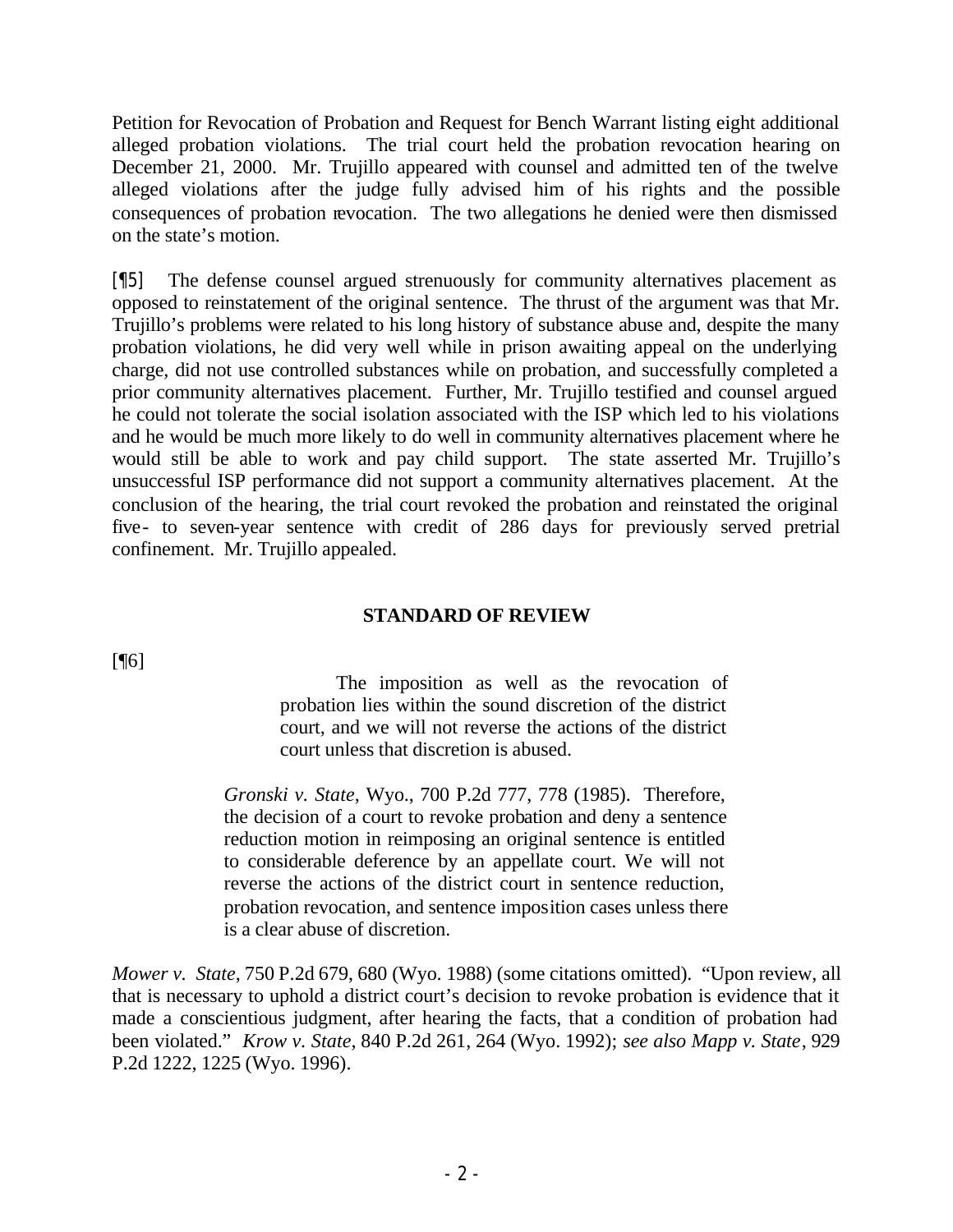[¶7] The abuse-of-discretion definition this court adopted in *Vaughn v. State*, 962 P.2d 149, 151 (Wyo. 1998), is well established: Judicial discretion is a composite of many things, among which are conclusions drawn from objective criteria; it means exercising a sound judgment with regard to what is right under the circumstances and without doing so arbitrarily or capriciously. *Nixon v. State*, 4 P.3d 864, 869 (Wyo. 2000); *Martin v. State*, 720 P.2d 894, 897 (Wyo. 1986).

### **DISCUSSION**

[¶8] When the trial court placed Mr. Trujillo on five years' ISP probation, it explicitly advised him of the probation terms and conditions as well as the penalties for failing to abide by those requirements:

> [THE COURT:] . . . And, Mr. Trujillo, you will now be placed on probation for a period of five years. And I'll give you the terms and conditions of the probation order. And it may be kind of hard to listen at this point, because now you know you're going to walk today.

### THE DEFENDANT: Yes.

THE COURT: But these conditions are very important. I think you know that, because you've been through a probation revocation before, and you know what can happen if you violate these conditions.

I just want to be sure you understand that I'm dead serious about every one of the conditions. There isn't one of them that is more important than the others. They all work together*. And if you violate any one of them, I won't hesitate to revoke your probation and order you to serve the remainder of the sentence which I have suspended today*.

(Emphasis added.)The judge went on to outline the conditions and terms which included: (1) to obey the rules and regulations of the probation officer including all conditions of the probation and parole agreement; (2) not to violate any laws; (3) not to consume or possess any alcoholic beverages or illegal drugs or to possess paraphernalia for the use of illegal drugs; (4) not to associate with people using or possessing those items; (5) not to be in places where such items were sold or served or available for use or consumption; (6) to submit to random testing for alcohol or illegal drugs; and (7) to submit to random searches of his person, household, and vehicle. Further, the trial court advised Mr. Trujillo: "I also will tell you this: That if you can continue on the track that you're on, if you can show me compliance with this order in every respect for the period of one year, why, then I will most likely be willing to drop the rest of your probation."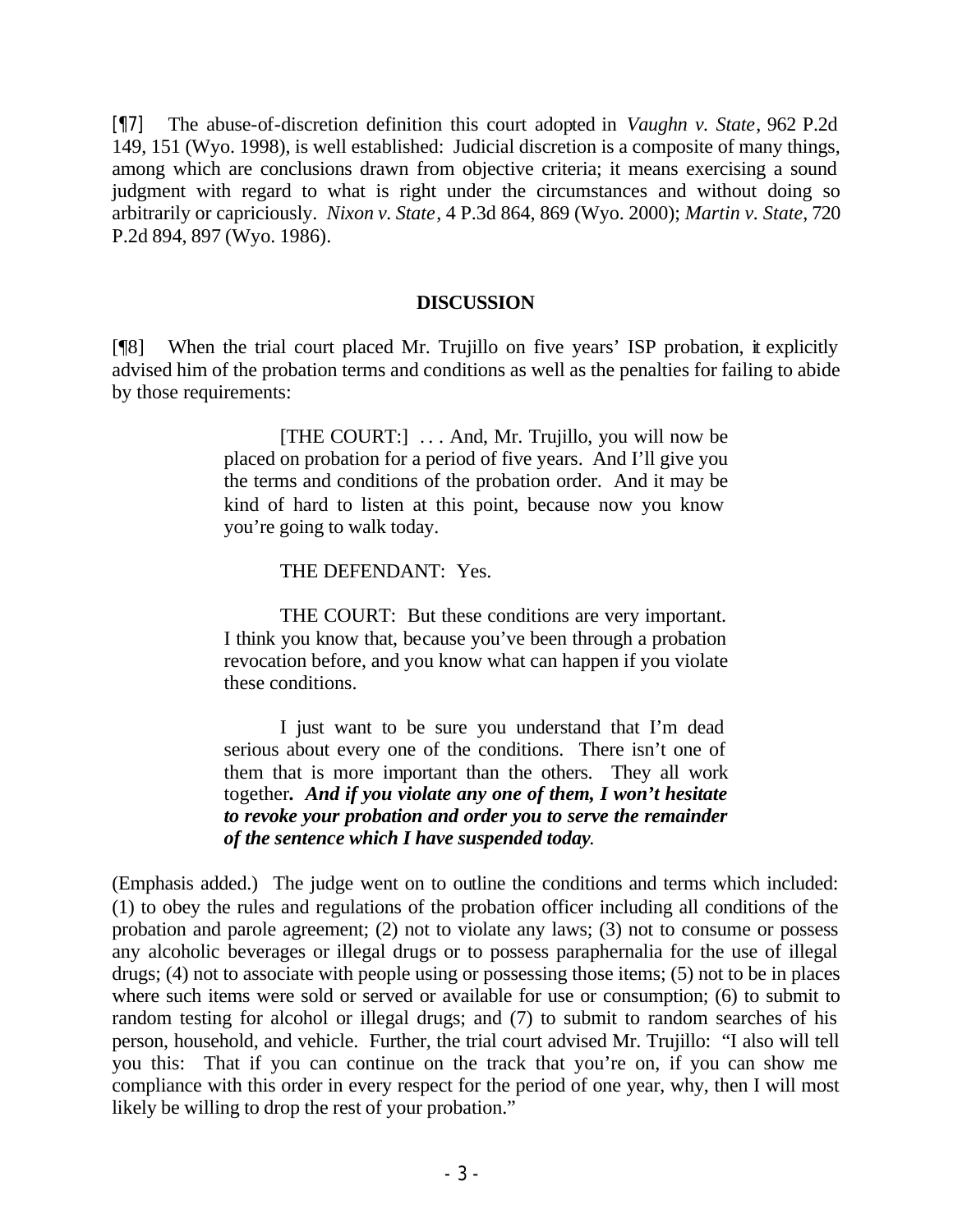[¶9] Just over six months later, Mr. Trujillo appeared again before the court to admit ten violations of his ISP conditions: being at a location not indicated on his weekly schedule without approval of his ISP agent on two separate occasions, associating with a person not approved by his ISP agent, being out of his residence past curfew, having a urinalysis test positive for .06 percent alcohol concentration, being convicted of driving while under suspension, being convicted of failing to yield right of way at a stop sign, being in a business which sells alcohol, and failing to provide a weekly schedule to his ISP agent for two separate weeks.

[¶10] As we stated in *Mapp*, 929 P.2d at 1226 (some citations omitted):

The proceedings for probation revocation consist of a two-part process. The first part, the adjudicatory phase, requires the district court to determine by a preponderance of the evidence whether a condition of probation was violated. W.R.Cr.P. 39(a)(5). The second, dispositional phase, is triggered only upon a finding that a condition of probation was violated. In this phase, the district court must deliberate not only upon the violation, but also the reasons the conditions were originally imposed and the circumstances surrounding the violation. After consideration of all these factors, the district court must then determine the appropriate consequences of the probationer's violation.

In the adjudicatory phase, the Fourteenth Amendment right to due process and the Wyoming Rules of Evidence apply. W.R.Cr.P. 39(a)(5)(B). In the dispositional phase, only general due process protections continue to attach and the rules of evidence are suspended. The due process protections afforded to the separate phases arise from the nature of the probation revocation proceeding:

> "A probation revocation hearing is not a trial on a new criminal charge. It is simply an extension of the sentencing procedure resulting from the conviction of the basic charge, coupled with the requirement that the probationer be afforded due process of law before being deprived of the **conditional** right to liberty granted by probation."

*Gailey* [*v. State*], 882 P.2d [888,] 893 [(Wyo. 1994)] (quoting *Minchew* [*v. State*], 685 P.2d [30,] 31 [(Wyo. 1984)]) (emphasis added).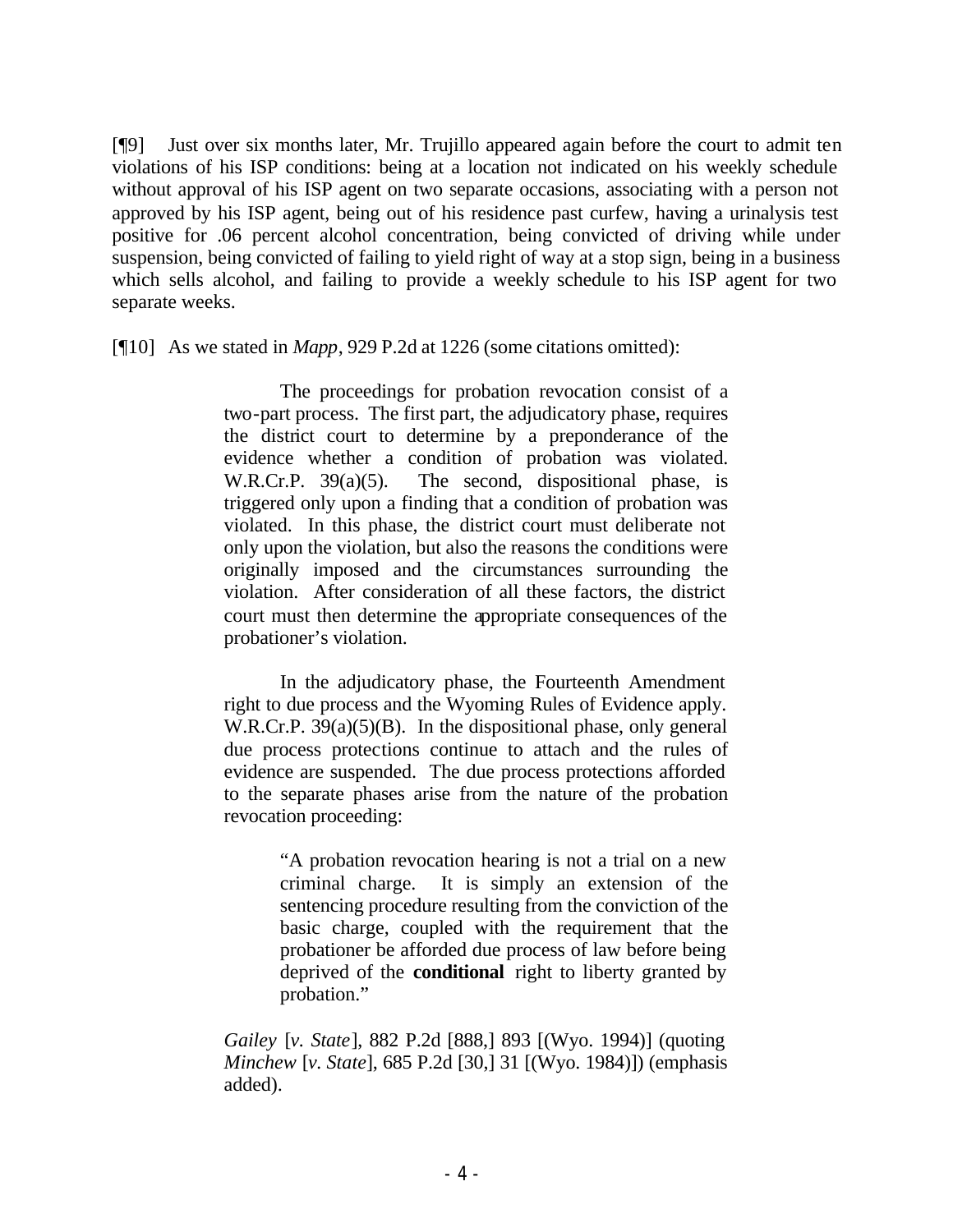[¶11] Given Mr. Trujillo's admission he violated ten probation conditions, only the dispositional phase is at issue. In this regard, the court did everything the law requires. It is well established that the sentencing court must, on request, consider probation. *Dean v. State*, 668 P.2d 639, 645 (Wyo. 1983); *see also Volz v. State,* 707 P.2d 179, 182-83 (Wyo. 1985); *Sanchez v. State*, 592 P.2d 1130, 1137 (Wyo. 1979); *Jones v. State*, 602 P.2d 378, 383 (Wyo. 1979). However, there is no corollary requirement that the sentencing court, having revoked probation, must consider community alternatives placement. Even so, the court received the sworn testimony of the probation agent and Mr. Trujillo as well as the counsels' arguments regarding the reasons for the violations and proposed appropriate consequences. Specifically, the trial court heard the defense's vehement assertion that a community alternatives placement was the most suitable outcome. After receiving all the presentations, the trial court stated:

> The Court is going to enter an order now revoking the probation that was previously entered, and in looking at the Court file, Mr. Trujillo, the – First I just want to observe that the original affidavit with four violations in it was filed in the Court file in September, about the  $10<sup>th</sup>$  of September or the  $9<sup>th</sup>$  of September, and the order to show cause with that was signed by the Court on October  $3^d$  of 2000.... Then knowing that [the hearing scheduled on the order to appear] was coming up and that you were going to be appearing before this Court on a petition to revoke probation and to talk about what was going to happen as a consequence, look at the amended affidavit and see what happened after that. On September  $21<sup>s</sup>$ , the urinalysis with a positive test[],  $\dots$  .06 percent. On November  $2<sup>nd</sup>$ , the convictions of driving under suspension and failure to yield right of way. On November  $12<sup>th</sup>$ , the admission that you were at  $\overline{R}$ J's Saloon. On November  $12<sup>th</sup>$ , your being in a place where you were not suppose to be, and then your failure to provide your weekly schedules, at least for the week of December  $11<sup>th</sup>$ through  $17<sup>th</sup>$  and for this week.

So, knowing you're on probation, knowing you have these conditions and knowing you have this hearing coming up today in open defiance of the conditions of the probation order, you went ahead and did all of those things.

You may feel that this is hard time, but, Mr. Trujillo, it's pretty hard to dispute the fact that you have certainly been allowed to go to work and you have been allowed to have contact with your family, and you've been able to resume your [child] support, get insurance, but when you're in prison you're not allowed to leave the prison, go out and work every day, and you had the opportunity to do that. You were allowed the contact that you